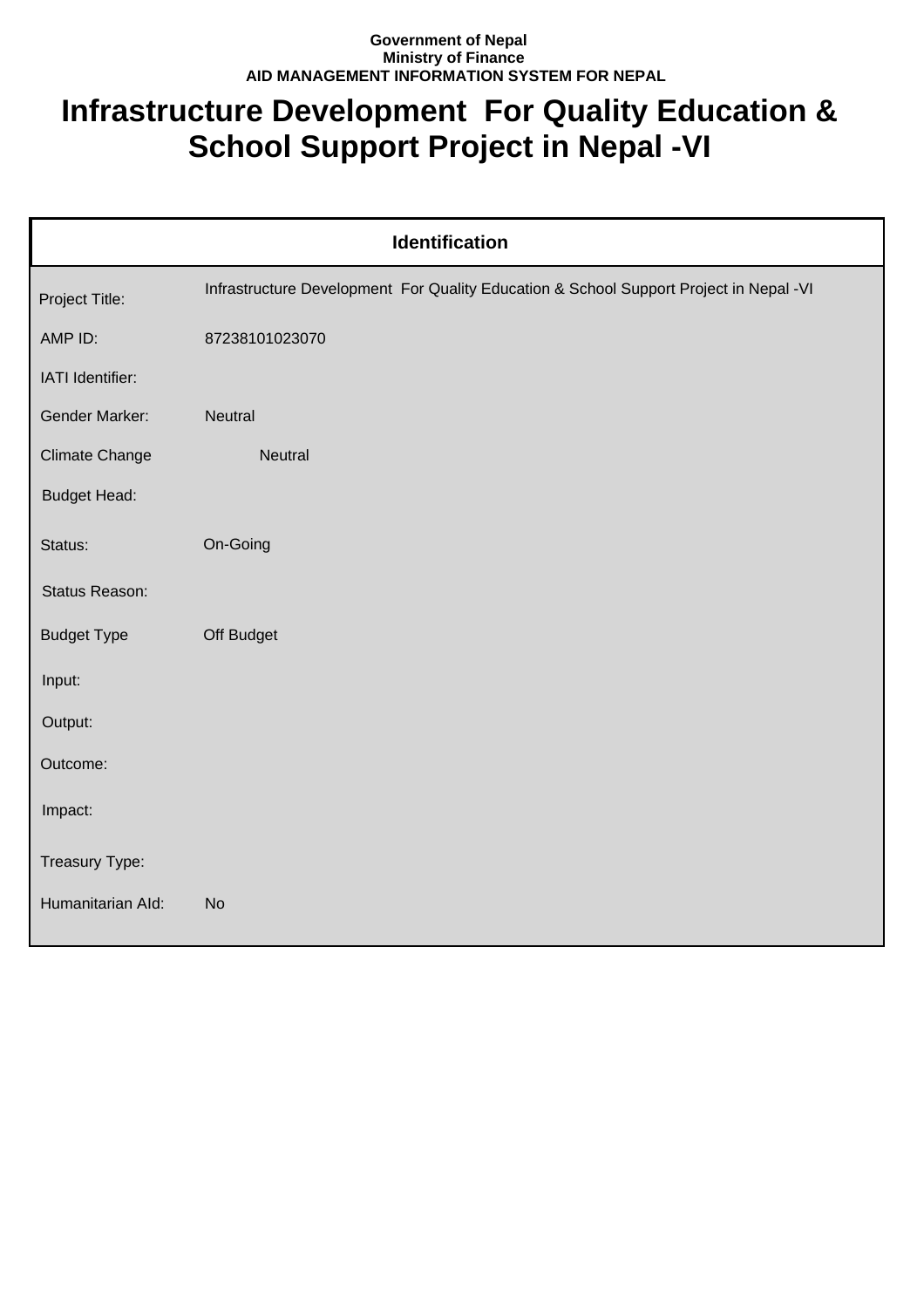| <b>Location</b>            |            |
|----------------------------|------------|
| Location                   | Percentage |
| Terhathum (Manglung)       | 10.0%      |
| Taplejung (Taplejung)      | 1.0%       |
| Gorkha (Gorkha)            | 5.0%       |
| Solukhumbu (Salleri)       | 2.0%       |
| Rupandehi (Bhairahawa)     | 6.0%       |
| Myagdi (Beni)              | 1.0%       |
| Dhanusa (Janakpur)         | 6.0%       |
| Sankhuwasabha (Khandbari)  | 1.0%       |
| Kaski (Pokhara)            | 1.0%       |
| Kathmandu (Kathmandu)      | 59.0%      |
| Rolpa (Liwang)             | 2.0%       |
| Kavrepalanchok (Dhulikhel) | 2.0%       |
| Dhading (Dhading Besi)     | 2.0%       |
| Bardiya (Gulariya)         | 2.0%       |

| <b>National Plan</b>                                                         |            |
|------------------------------------------------------------------------------|------------|
| Program                                                                      | Percentage |
| [Education ] [Social Development Policy ] [National Development Plan (NDP) ] | 100.0%     |

| <b>Sector</b>                           |            |
|-----------------------------------------|------------|
| Sector                                  | Percentage |
| Nepal Sector Classification EDUCATION 0 | 100.0%     |

## **Implementing/Executing Agency**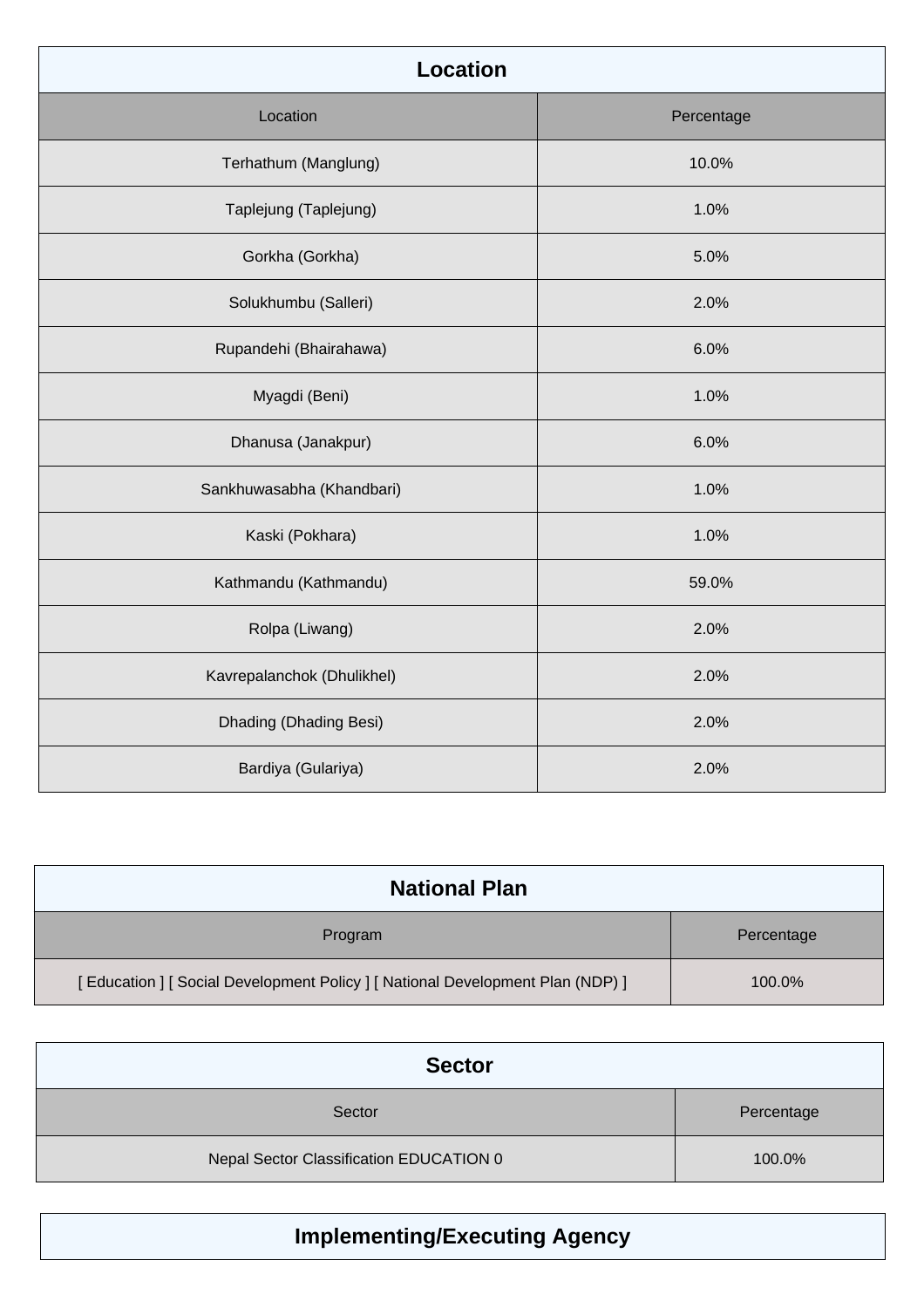| Donor                                        |        |  |
|----------------------------------------------|--------|--|
| Um Hong Gil Human Foundation                 | 0.0%   |  |
| <b>Responsible Organization</b>              |        |  |
| Ministry of Women, Children & Social Welfare | 100.0% |  |
| <b>Executing Agency</b>                      |        |  |
| Um Hong Gil Human Foundation                 | 100.0% |  |
| <b>Implementing Agency</b>                   |        |  |
| <b>Governance Facility</b>                   | 100.0% |  |
|                                              |        |  |

| <b>Funding</b>                       |                       |                       |                               |            |                     |
|--------------------------------------|-----------------------|-----------------------|-------------------------------|------------|---------------------|
| Transaction<br>Date                  | Type of<br>Assistance | Mode of<br>Payment    | Post Earthquake<br>Assistance | Commitment | <b>Disbursement</b> |
| <b>Um Hong Gil Human Foundation</b>  |                       |                       |                               |            |                     |
| <b>Actual</b>                        |                       |                       |                               |            |                     |
| 12/2/2019                            | <b>Grant Aid</b>      | Direct Payment        | N <sub>o</sub>                | 2,556,506  | Ŋ                   |
| 12/16/2020                           | Grant Aid             | <b>Direct Payment</b> | N <sub>o</sub>                | Ŋ          | 289,008             |
| 6/16/2021                            | Grant Aid             | Direct Payment        | N <sub>o</sub>                | Ю          | 289,008             |
| Total                                |                       |                       | 2,556,506                     | 578,016    |                     |
| Total (Um Hong Gil Human Foundation) |                       |                       | 2,556,506                     | 578,016    |                     |
| <b>UNDISBURSED BALANCE</b>           |                       |                       | 1,978,490                     |            |                     |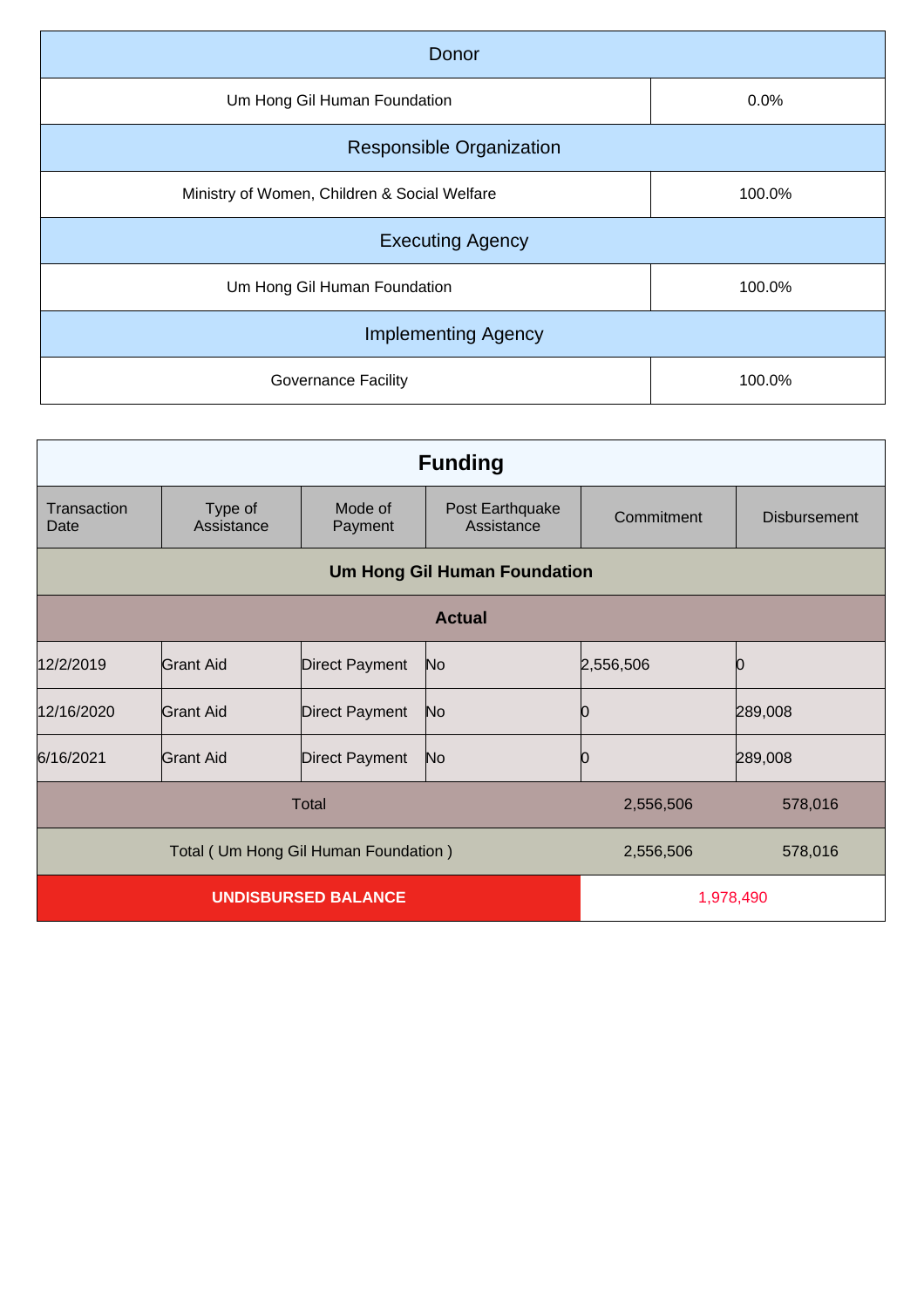## **Progress Achieved**

Progress Achieved:

Key Problems:

Steps Taken to Solve Problems:

| <b>Funding Information</b>        |             |  |
|-----------------------------------|-------------|--|
| <b>Total Actual Commitment</b>    | 2,556,506   |  |
| <b>Total Planned Commitment</b>   | $\mathbf 0$ |  |
| <b>Total Actual Disbursement</b>  | 578,016     |  |
| <b>Total Planned Disbursement</b> | $\mathbf 0$ |  |
|                                   |             |  |